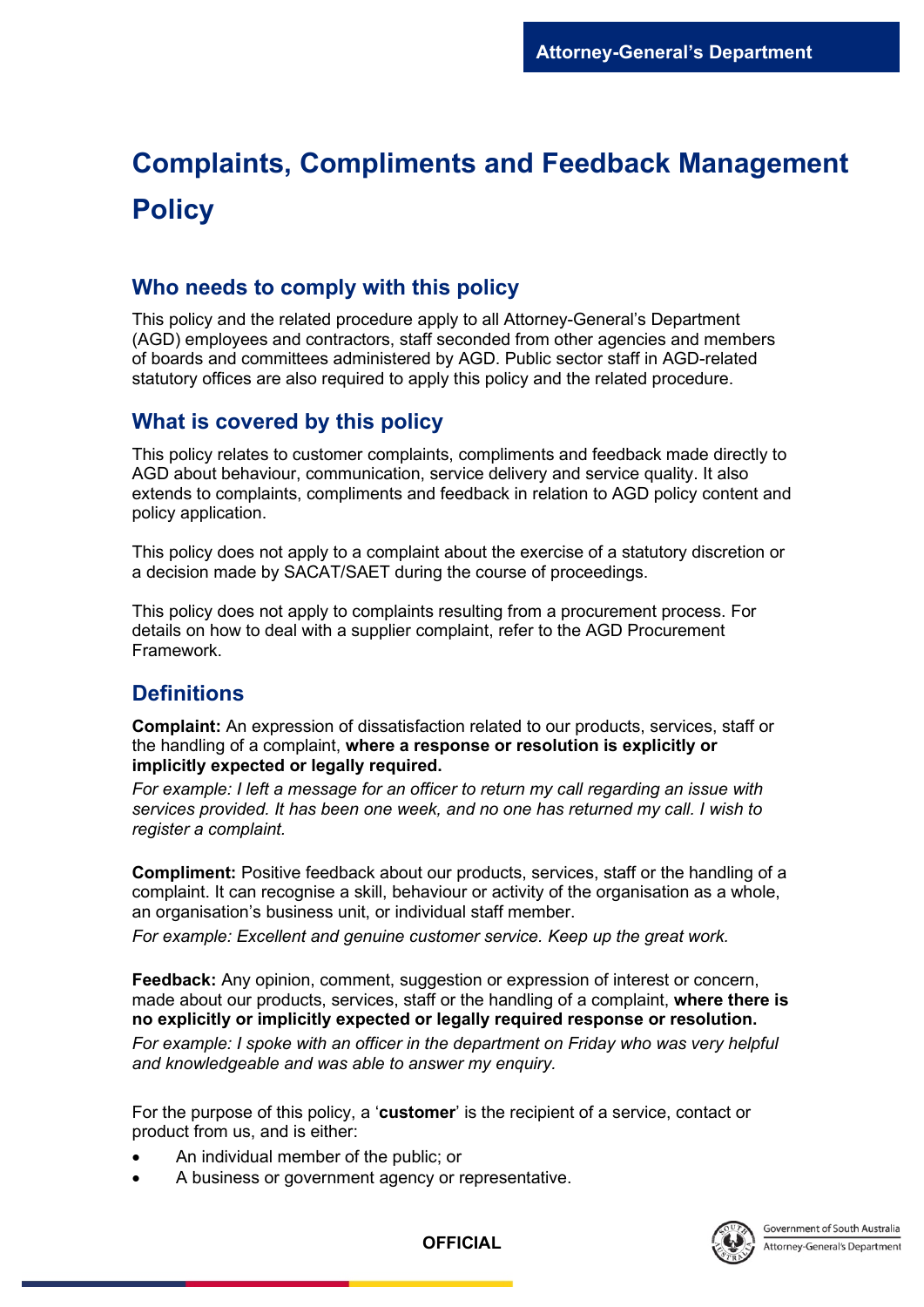A complaint can be submitted for a customer by a third party.

## **What is the AGD position**

AGD encourages complaints, compliments and feedback. Complaints are an opportunity to resolve an issue with our products or services and to learn and improve from it. Compliments help us to recognise what is working well. AGD will enable, respond to and be accountable for complaints, compliments or feedback, based on the following principles.

#### **Principles and minimum standards**

We are committed to the following principles and *minimum standards:*

- **Visibility**  We will provide information about the 'how and where' to submit a complaint, compliment or provide customer feedback. This will include external review mechanisms, such as the Ombudsman.
- **Customer focused –** A customer-focused approach will be adopted and the rights of customers to disagree with us will be supported by promoting an open, responsive, and non-confrontational process. Staff will be suitably trained.
- **Objectivity and fairness**  We will respond to all customer contact in an equitable, objective, and unbiased manner with a view to resolution where applicable.
- **Accessibility**  Customers can easily submit complaints, compliments, suggestions, and feedback through a variety of methods, which offer flexibility and convenience at no cost. Persons with language barriers, persons from indigenous and culturally and linguistically diverse backgrounds and persons with hearing or speech impediments will also be accommodated through assistive technology/services. Disadvantaged and vulnerable people will also have access to complaint mechanisms.
- **Responsiveness**  Customers submitting written contact will receive timely acknowledgement of its receipt. Recording of written complaints is a minimum requirement. Business units may also have systems for logging complaints received by phone or in person. AGD aims to provide a response/resolution to a complaint within 21 working days.
- **Ensure no detriment** We will not discriminate against a customer or treat them adversely because of particular feedback provided which may challenge us to review existing processes.
- **Accountability**  We will undertake regular monitoring of written customer contact and ensure business unit heads and senior executives are made aware of written customer contact, including volumes, the nature of contact, categories, and trends.
- **Confidentiality**  Personally identifiable customer information will be available where necessary, but only for the purposes of addressing the feedback. Our customer's information will be actively protected from disclosure, unless consent to disclosure is expressly provided or where disclosure is required by law.
- **Continuous Improvement**  We will analyse written customer contact and where appropriate, implement changes to help us grow and improve our standard of customer service and overall performance.
- **Consistency** We will share information to ensure consistency and better practices.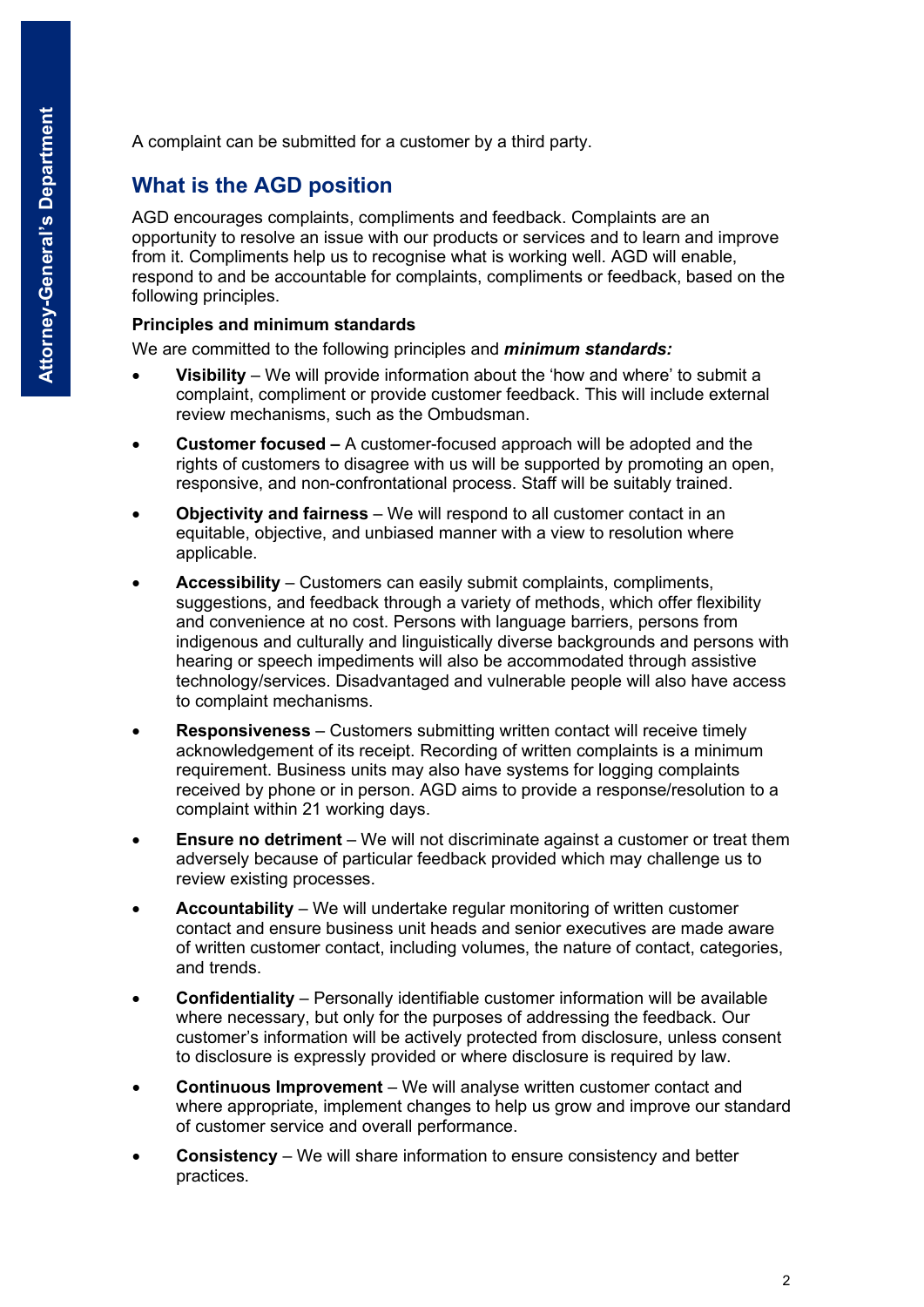#### **Vexatious, malicious or fraudulent complaints**

We may elect not to review or provide a response to complaints which are considered to be vexatious, malicious or fraudulent, however they will be recorded. A complaint may fall into this category if it appears, on reasonable assessment, to be baseless, without merit or intended to cause harassment, or is provided anonymously. Staff should consult a senior level officer or manager if they believe the complaint to be vexatious, malicious or fraudulent.

#### **Annual Reporting**

AGD is required to report the number and type of complaints and the outcomes/improvements made as a result of complaints in the annual report, per [DPC](https://www.dpc.sa.gov.au/resources-and-publications/premier-and-cabinet-circulars)  [Circular 013 Annual Reporting Requirements.](https://www.dpc.sa.gov.au/resources-and-publications/premier-and-cabinet-circulars)

#### **Internal Reporting**

Business units will provide information on contacts that fall within this policy scope for quarterly reports to the AGD Chief Executive, covering:

- The number of complaints, compliments and feedback received. Note that a single complaint may have numerous contacts associated with it, however a specific matter raised by a complainant will only be counted for reporting as one complaint. When a report is received and allocated to a business unit, reported volumes will be adjusted so that events are not double counted. Nil reports are not required
- Issues arising from complaints and feedback, for example complaint trends, risks, systemic issues, and improvements made as a result of contact
- Category of the complaint or feedback (see the minimum categories provided within the Complaints, Compliments and Feedback Management procedure)
- Status of matter (open, under investigation, not in scope, closed)
- Length of process, from initial contact to closure.

## **What are AGD and my responsibilities**

The *Chief Executive* is responsible for the operation of this policy.

All staff are responsible for:

- Implementing the principles and standards set out in this policy, the related procedure and any supplementary business unit guidance
- Understanding the ethical issues that might arise as part of their role, including conflict of interest, procedural fairness, confidentiality and privacy
- Reporting as a public officer to OPI/ICAC on conduct that they reasonably suspect may be considered to amount to corruption, misconduct or maladministration in public administration.

#### *Business unit heads* are responsible for:

- Implementing processes that ensure compliance with this policy. It is not necessary for a business unit to have its own customised policy and procedure, but it may elect to do so, provided it is consistent with the principles and minimum standards of this policy and related procedure
- Ensuring that employees understand their obligations under this policy and are supported to comply with those obligations (including, where appropriate, tools and training to manage complaints, compliments and feedback)